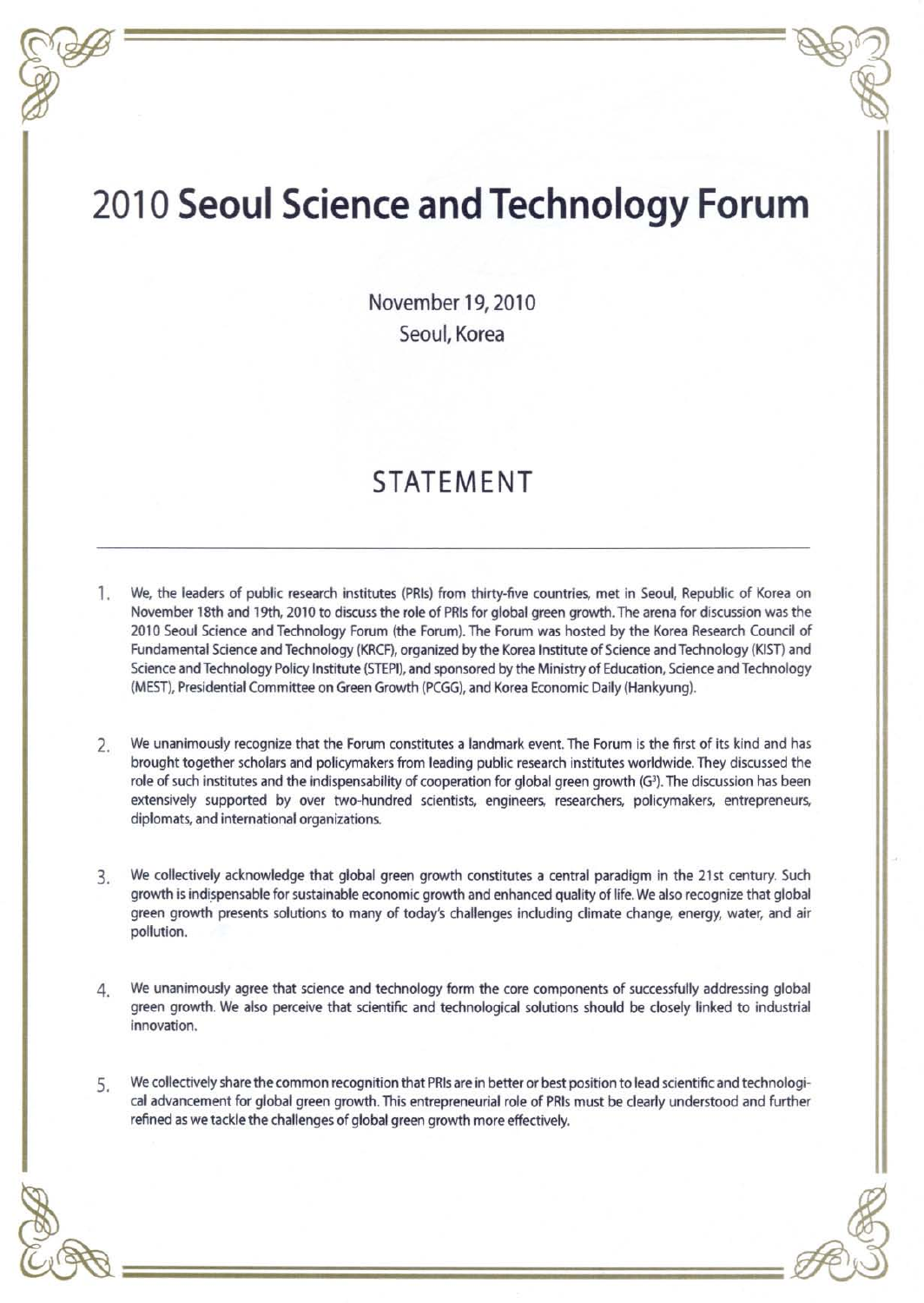- 6. We jointly realize that collaboration is vital to successfully rising to the challenges of green growth at the global level.We need to share our existing scientific knowledge and technology to pave the way toward global green growth, while working closely with each other to develop and distribute new green technology.
- 7. We collectively share an understanding that the highest priority should be placed on viable and robust green network among PRls and stakeholders.This is especially true given the demanding entrepreneurial role of PRls and the need for close collaboration among institutes for effectively addressing global green growth. This Forum constitutes an excellent platform for such a global green network.
- 8. We pledge in concertto recognize our entrepreneurial role in addressing global green growth, to work togetherwith our colleagues across the world to share current and future green technology, and to build a concrete international network for green growth.
- 9. We welcome and fully support the commitment of the leaders of G20 who came to Seoul, Republic of Korea last week and vowed to act together for sustainable and balanced growth. We will likewise utilize ourscientific and technological assets in a coordinated way for green growth.
- 10. We expect that the Forum will convene annually for open and creative discussion. This will signal our commitment to optimizing global green growth and to discovering solutionsto global challenges.
- 11. We, along with all participants of the Forum, express our sincere appreciation to the host, the Korea Research Council of Fundamental Science and Technology (KRCF), the organizers, Korea Institute of Science and Technology (KIST) and Science and Technology Policy Institute (STEPI), and the sponsors, Ministry of Education, Science and Technology (MEST), Presidential Committee on Green Growth (PCGG), and Korea Economic Daily (Hankyung).

2010 Seoul Science and Technology Forum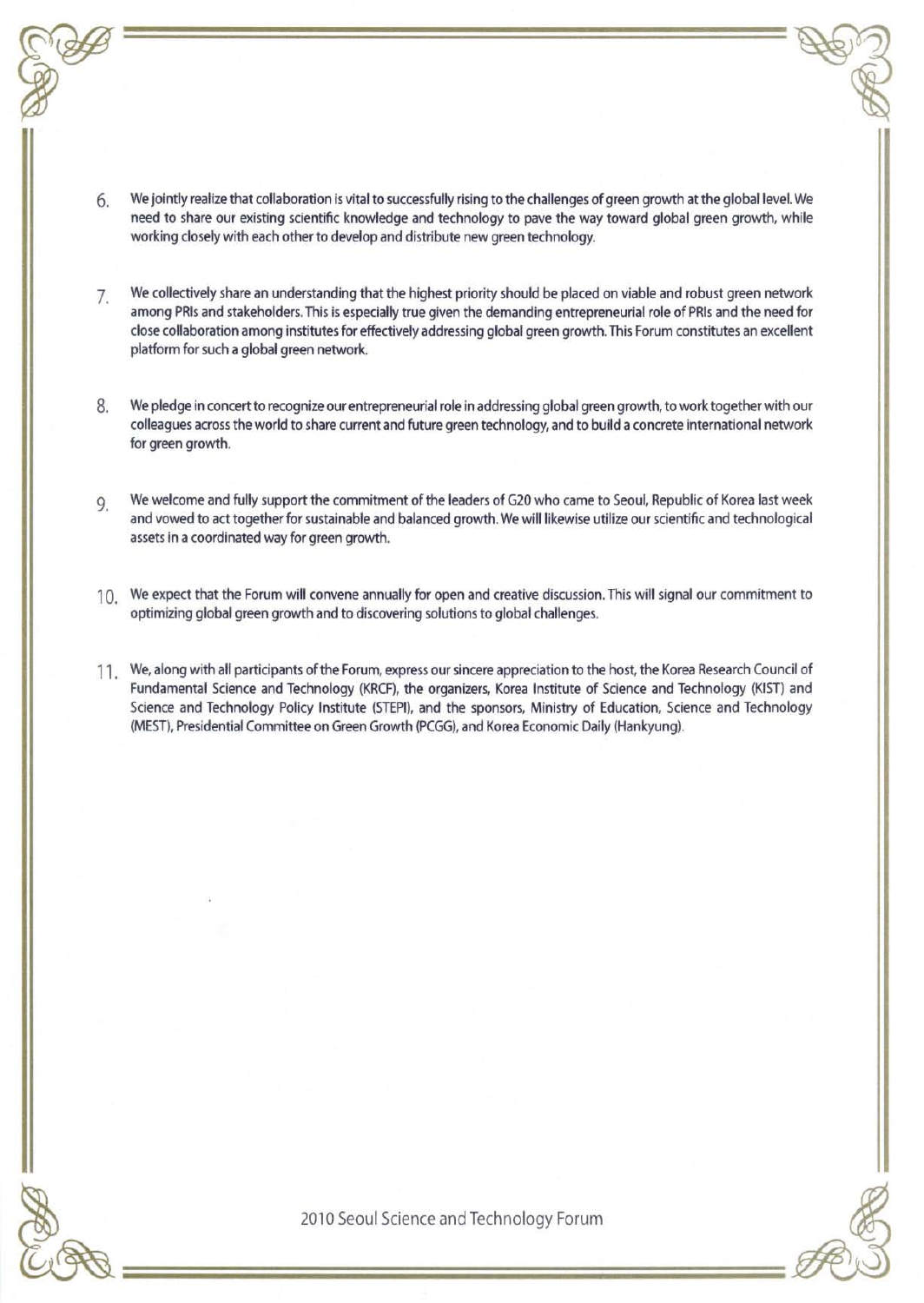## PARTICIPATING INSTITUTES

| <b>AUSTRALIA</b>  | Mr. Peter LAVER                | Australian Academy of Technological Science and Engineering (ATSE)                                    |
|-------------------|--------------------------------|-------------------------------------------------------------------------------------------------------|
| <b>AZERBAUAN</b>  | Ms. Ilaha Amiraslan RZAYEVA    | Ministry of Communication and Information technologies of the Republic of Azerbaijan (MCIT)           |
| <b>BANGLADESH</b> | Prof. S. M. Imamul HUQ         | Bangladesh Council of Scientific and Industrial Reserch (BCSIR)                                       |
| <b>CHINA</b>      | Prof. Rongping MU              | Institute of Policy and Management (IPM), Chinese Academy of Sciences (CAS)                           |
| <b>ECUADOR</b>    | Dr. Macdalena LOPEZ            | National Secretary of Science and Technology (SENACYT)                                                |
| <b>EGYPT</b>      | Dr. Maged Moustafa AL SHERBINY | Academy of Scientific Research and Technology (ASRT)                                                  |
| EU                | Mr. Uwe Wissenbach             | The Delegation of the European Union to the Republic of Korea                                         |
| <b>FRANCE</b>     | Dr. Gunther HAHNE              | Institut de recherche pour le développement (IRD)                                                     |
| <b>GERMANY</b>    | Prof. Christian BOLLER         | Fraunhofer Institut Zerstörungsfreie Prüfverfahren (IZFP)                                             |
| <b>GREECE</b>     | Dr. Aristeidis DIAPOULIS       | Hellenic Centre for Marine Research (HCMR)                                                            |
| <b>HONG KONG</b>  | Mr. Andrew Chi-Wah LAI         | Innovation and Technology Commission, Hong Kong Special Administrative Region Government (ITC, KSARG) |
| <b>ITALY</b>      | Dr. Giovanni LELLI             | Italian National Agency for New Technologies, Energy and Sustainable Economic Development (ENEA)      |
| <b>JAPAN</b>      | Prof. Tomoaki WADA             | National Institute of Science and Technology Policy (NISTEP)                                          |
| <b>KENYA</b>      | Dr. Mechah Charles MOTURI      | Kenya Industrial Research Institute (KIRDI)                                                           |
| <b>KOREA</b>      | Dr. Young-il PARK              | <b>Ewha Womans University</b>                                                                         |
| <b>KOREA</b>      | Dr. Chung-Seok YOO             | Incheon Total Energy Company (INTEC)                                                                  |
| <b>KOREA</b>      | Dr. Dong-Yol YANG              | Korea Advanced Institute of Science and Technology (KAIST)                                            |
| <b>KOREA</b>      | Dr. Sang-Ryool LEE             | Korea Aerospace Research Institute (KARI)                                                             |
| <b>KOREA</b>      | Dr. Moon-hee CHANG             | Korea Atomic Energy Research Institute (KAERI)                                                        |
| <b>KOREA</b>      | Dr. Joon-Taik PARK             | Korea Basic Science Institute (KBSI)                                                                  |
| <b>KOREA</b>      | Dr. Tae-Hwan LYU               | Korea Electrotechnology Research Institute (KERI)                                                     |
| <b>KOREA</b>      | Dr. Won-Woo LEE                | Korea Energy Economics Institute (KEEI)                                                               |
| <b>KOREA</b>      | Dr. Mooha LEE                  | Korea Food Research Institute (KFRI)                                                                  |
| <b>KOREA</b>      | Dr. Jong-On YOON               | Korea Industrial Complex Corporation (KICOX)                                                          |
| <b>KOREA</b>      | Dr. Jong-Yong PARK             | Korea Industrial Technology Association (KOITA)                                                       |
| <b>KOREA</b>      | Dr. Doochul KIM                | Korea Institute for Advanced Study (KIAS)                                                             |
| <b>KOREA</b>      | Dr. Yong-Geun KIM              | Korea Institute for Advancement of Technology (KIAT)                                                  |
| <b>KOREA</b>      | Dr. Youngjun CHO               | Korea Institute of Industrial Technology (KITECH)                                                     |
| <b>KOREA</b>      | Dr. Sangchun LEE               | Korea Institute of Machinery & Materials (KIMM)                                                       |
| <b>KOREA</b>      | Dr. Sang-ku CHANG              | Korea Institute of Nuclear Nonproliferation and Control (KINAC)                                       |
| <b>KOREA</b>      | Mr. Ok-sun BANG                | Korea Institute of Oriental Medicine (KIOM)                                                           |
| <b>KOREA</b>      | Dr. Young-il KWAN              | Korea Institute of Science and Technology Information (KISTI)                                         |
| <b>KOREA</b>      | Dr. Jung Keuk KANG             | Korea Ocean Research & Development Institute (KORDI)                                                  |
| <b>KOREA</b>      | Dr. Hong-Kum LEE               | Korea Polar Research Institute (KOPRI)                                                                |
| <b>KOREA</b>      | Dr. Young Hoon PARK            | Korea Research Institute of Bioscience & Biotechnology (KRIBB)                                        |
| <b>KOREA</b>      | Dr. Sun-Tae HWANG              | Korea Research Institute of Standards and Science (KIRSS)                                             |